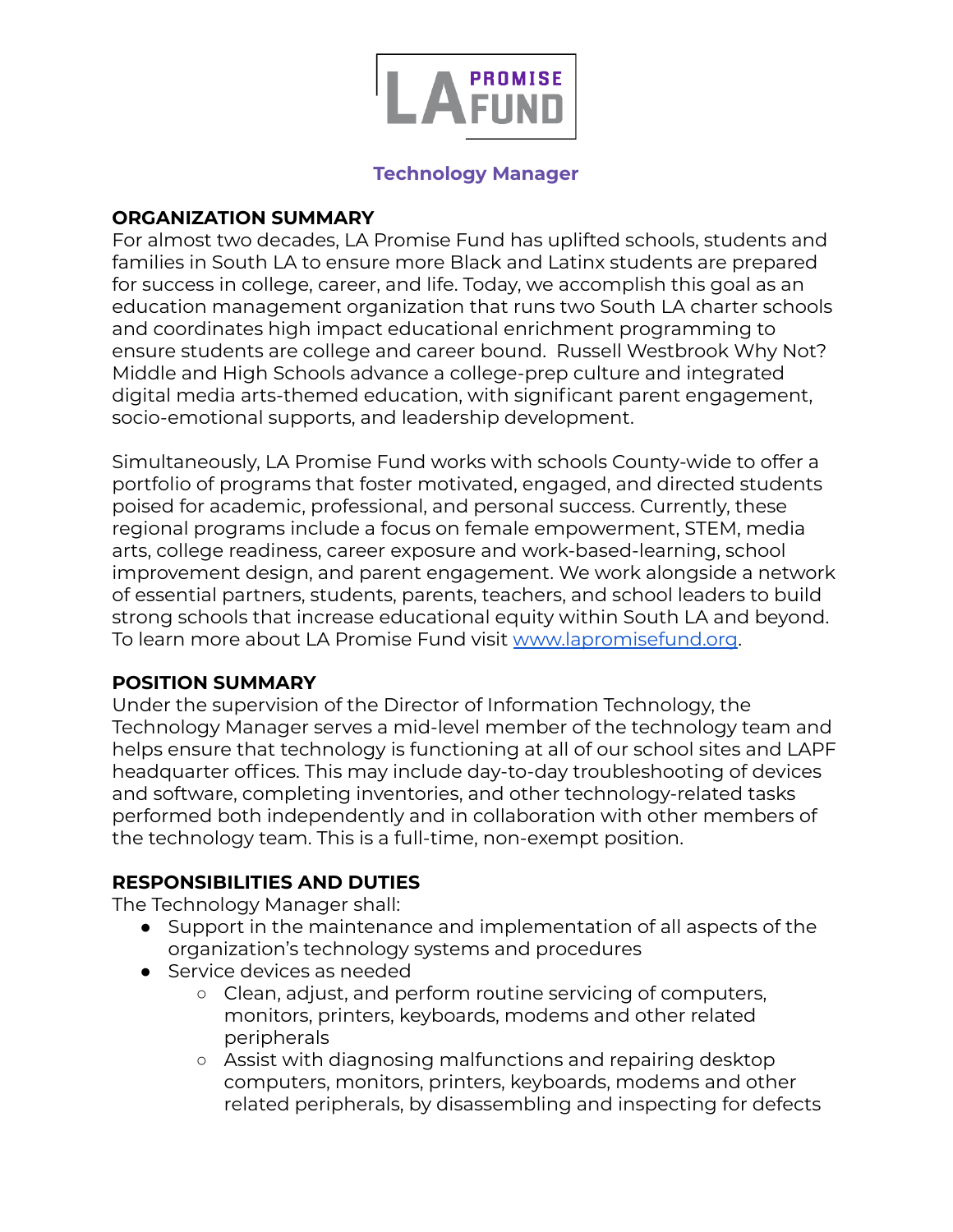- Assist with basic repairs by replacing defective electronic or mechanical components, reassembling, and checking equipment for correct operation
- Assist in the installation of common software packages.
- Create, test, manage, troubleshoot and maintain operating system images for all models of PC's and laptops
- Provide tech support for workshops, events, etc.
- Manage inventory of devices
	- Keep records of computer materials and equipment and track software licenses for school-wide software use
- Maintain up-to-date working knowledge of Chromebook devices
- Support the student technology leadership team (teachers and students) in their projects
- Train students to resolve tech issues schoolwide
	- Instruct operators in the basic care and operation of desktop computers, monitors, printers, keyboards, modems and other related peripherals
- Attend workshops and networking events in order to learn from other school leaders and teams
- Work independently with outside vendors such as Google, Adobe, and hardware suppliers to solve network, computer and user account problems
- Support the management of devices using the Google and Mosyle MDM platforms
- Provide recommendations for replacement and upgrade of operating systems and software; perform upgrades on older computer equipment; maintain records of equipment and malfunctions
- Assist in installing networks and related equipment; assist schools in the Implementation of networks
- Install hubs, wiring, and cables to buildings through walls and ceilings
- Manage Google Workspace for Education and all tech request systems
- Support and management of VOIP phone systems
- Other duties as assigned

## **CANDIDATE REQUIREMENTS**

*Education and Experience*

- Any combination of education, training and/or experience equivalent to: High School Degree and an A+ Certification
- Minimum Two years' experience maintaining network infrastructure and troubleshooting hardware and software in a multi-site, multi–OS environment
- Experience using and supporting instructional computer applications in a classroom preferred
- Experience in the K-12 school setting preferred